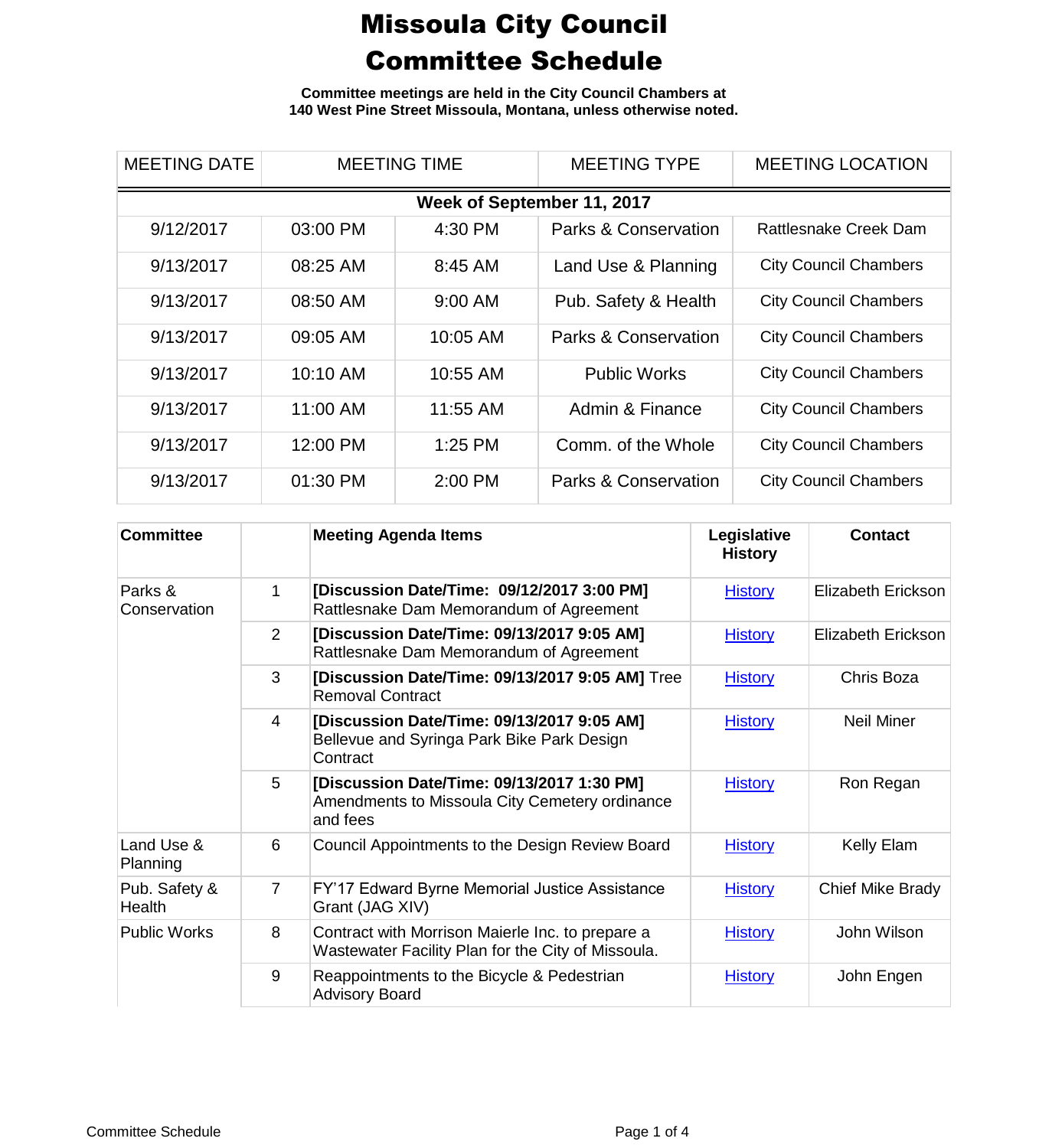**Committee meetings are held in the City Council Chambers at 140 West Pine Street Missoula, Montana, unless otherwise noted.**

|                       | 10 | Missoula In Motion presentation on Sunday Streets<br>Missoula, Walk and Roll Week, and One Less Car<br>Day | <b>History</b> | Linzie Norman         |
|-----------------------|----|------------------------------------------------------------------------------------------------------------|----------------|-----------------------|
| Admin &<br>Finance    | 11 | Levy & Assessment Comparison and Missoula Road<br>and Park Special District budget discussion              | <b>History</b> | Leigh Griffing        |
|                       | 12 | Briefing on vehicle replacement scheduling process                                                         | <b>History</b> | John DiBAri           |
| Comm. of the<br>Whole | 13 | Montana AFL-CIO Apprenticeship Training and Best<br><b>Value Contracting</b>                               | <b>History</b> | <b>Marilyn Marler</b> |

*The following items have been referred to City Council committees, but the committees will not discuss them in the coming week:*

| <b>Committee</b>        |                 | <b>Held Meeting Agenda Items</b>                                                                                                                                                       | Legislative<br><b>History</b> | <b>Contact</b>                                 |
|-------------------------|-----------------|----------------------------------------------------------------------------------------------------------------------------------------------------------------------------------------|-------------------------------|------------------------------------------------|
| Admin &<br>Finance      | 1               | Create and Fund a Paid Parental Leave Policy for<br>City of Missoula Employees                                                                                                         | <b>History</b>                | Heidi West and<br><b>Emily Bentley</b>         |
|                         | $\overline{2}$  | Resolution to reimburse expenditures related to<br>sidewalk, curb, gutter and alley approach<br>improvements from the proceeds of tax-exempt<br>bonds                                  | <b>History</b>                | Leigh Griffing                                 |
| Parks &<br>Conservation | 3               | <b>City Cemetery Engraving Services</b>                                                                                                                                                | <b>History</b>                | <b>Marilyn Marler</b>                          |
| Comm. of the            | 4               | Missoula Economic Partnership Update                                                                                                                                                   | <b>History</b>                | <b>Marilyn Marler</b>                          |
| Whole                   | 5               | Joint meeting with the Missoula County Board of<br><b>County Commissioners</b>                                                                                                         | <b>History</b>                | Michelle Cares and<br><b>Marilyn Marler</b>    |
|                         | $6\phantom{1}6$ | Missoula Downtown Master Plan implementation<br>committee update                                                                                                                       | <b>History</b>                | Bryan von Lossberg                             |
|                         | $\overline{7}$  | Updates from Council representatives on the Health<br>Board, Community Forum, Transportation Policy<br>Coordinating Committee, other boards and<br>commissions as necessary. (Ongoing) | <b>History</b>                | <b>Marilyn Marler</b>                          |
|                         | 8               | <b>Broadband RFP</b>                                                                                                                                                                   | <b>History</b>                | Bryan von Lossberg                             |
|                         | 9               | <b>Hotel Fox Update Presentation</b>                                                                                                                                                   | <b>History</b>                | Chris Behan                                    |
|                         | 10              | <b>Mountain Water Acquisition Update</b>                                                                                                                                               | <b>History</b>                | Bryan von Lossberg                             |
| Land Use &<br>Planning  | 11              | Architectural Design Standards/Guidelines                                                                                                                                              | <b>History</b>                | Laval Means,<br>Development<br><b>Services</b> |
|                         | 12              | <b>MOR Housing Report</b>                                                                                                                                                              | <b>History</b>                | <b>Emily Bentley</b>                           |
|                         | 13              | University District Compatibility Standards Zoning<br>Overlay                                                                                                                          | <b>History</b>                | <b>Gwen Jones</b>                              |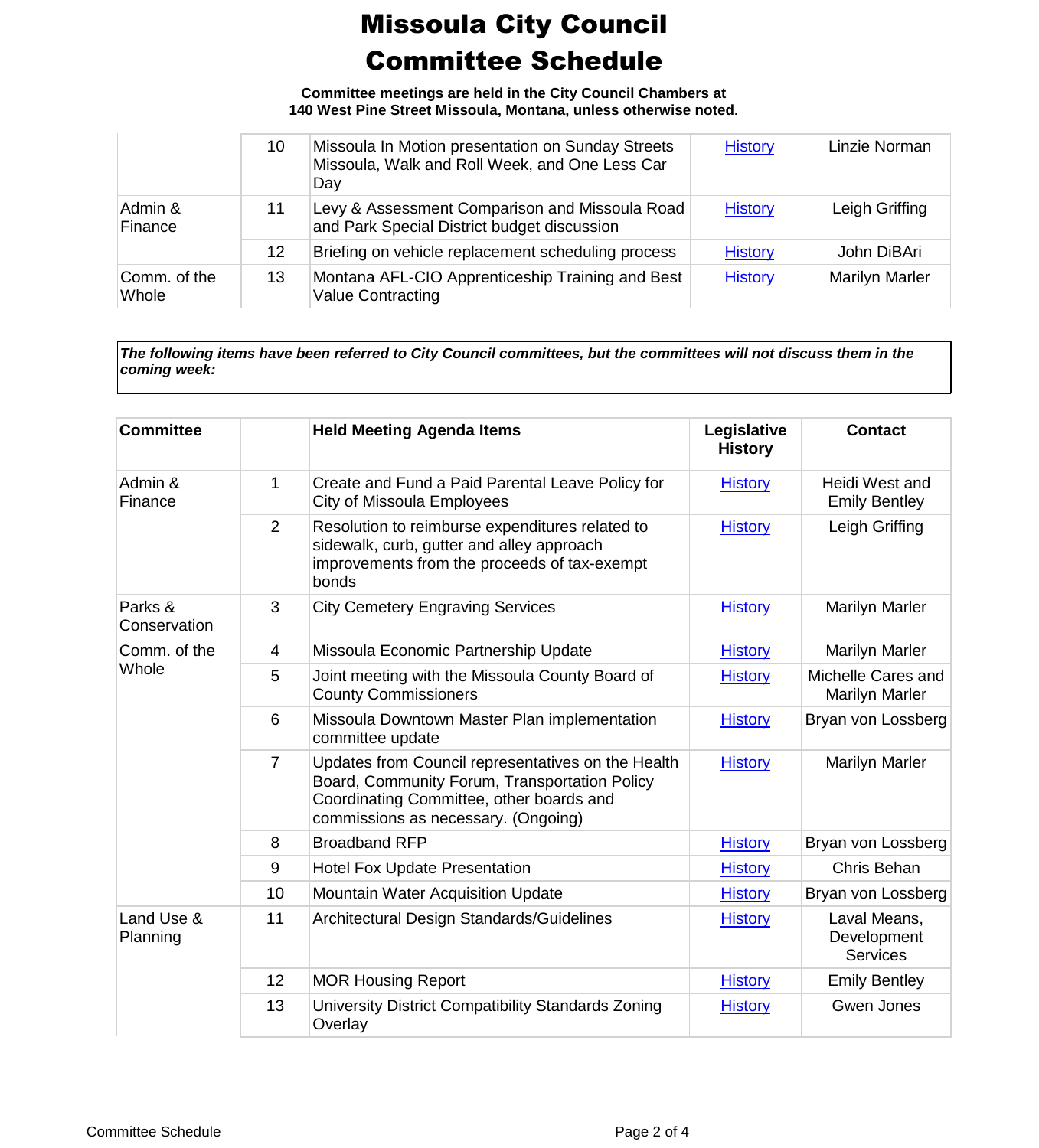**Committee meetings are held in the City Council Chambers at 140 West Pine Street Missoula, Montana, unless otherwise noted.**

|                         | 14 | <b>Farmland Mapping Project</b>                                                                          | <b>History</b> | John DiBari                                                                                      |
|-------------------------|----|----------------------------------------------------------------------------------------------------------|----------------|--------------------------------------------------------------------------------------------------|
|                         | 15 | MCPB update to the LUP committee                                                                         | <b>History</b> | John DiBari                                                                                      |
|                         | 16 | Annexation, (see separate list at City Clerk's Office<br>for pending annexations) (Ongoing in committee) | <b>History</b> | Marty Rehbein                                                                                    |
|                         | 17 | Adopt broadband standards for the City of Missoula                                                       | <b>History</b> | Brian von Lossberg                                                                               |
|                         | 18 | Sale of City-Owned Property                                                                              | <b>History</b> | Mike Haynes                                                                                      |
|                         | 19 | Fox Triangle - Land Use and Development<br><b>Requirements Agreement</b>                                 | <b>History</b> | Mary McCrea,<br>Development<br><b>Services</b>                                                   |
|                         | 20 | Planning Division Work Plan                                                                              | <b>History</b> | Laval Means,<br><b>Planning Division</b><br>Manager,<br>Development<br><b>Services</b>           |
|                         | 21 | Update regarding implementation of the Tourist<br>Home ordinance                                         | <b>History</b> | John DiBari, Bryan<br>von Lossberg,<br><b>Gwen Jones</b>                                         |
| Pub. Safety &<br>Health | 22 | Missoula Aging Services, Initiatives and Services<br>Update - Susan Kohler                               | <b>History</b> | Jon Wilkins, Julie<br>Armstrong                                                                  |
|                         | 23 | <b>Amend City Smoking Ordinance</b>                                                                      | <b>History</b> | <b>Health Department</b>                                                                         |
|                         | 24 | Update from Missoula City-County Relationship<br><b>Violence Services</b>                                | <b>History</b> | Jon Wilkins                                                                                      |
|                         | 25 | Fire Department update.                                                                                  | <b>History</b> | Jason Diehl                                                                                      |
|                         | 26 | Missoula City/County Animal Control Update                                                               | <b>History</b> | Jeff Darrah                                                                                      |
|                         | 27 | Fire Department update.                                                                                  | <b>History</b> | Jason Diehl                                                                                      |
|                         | 28 | Crime Victim Advocate Office Update                                                                      | <b>History</b> | Jon Wilkins                                                                                      |
|                         | 29 | Police Department update.                                                                                | <b>History</b> | Mike Brady                                                                                       |
|                         | 30 | <b>Animal Control Survey</b>                                                                             | <b>History</b> | <b>Michelle Cares</b>                                                                            |
|                         | 31 | Health and Safety Issues at Hollywood Mobile Home<br>Park                                                | <b>History</b> | Jordan Hess                                                                                      |
|                         | 32 | Management of the urban deer population in the City<br>of Missoula.                                      | <b>History</b> | John DiBari                                                                                      |
|                         | 33 | Health Department update - Food Safety Program                                                           | <b>History</b> | <b>Michelle Cares</b>                                                                            |
|                         | 34 | Missoula Invest Health Update                                                                            | <b>History</b> | Laval Means                                                                                      |
| <b>Public Works</b>     | 35 | Sidewalk Master Plan Priorities and Adoption                                                             | <b>History</b> | Bryan von<br>Lossberg, Heidi<br>West, Emily<br>Bentley, Marilyn<br>Marler, Jordan<br><b>Hess</b> |